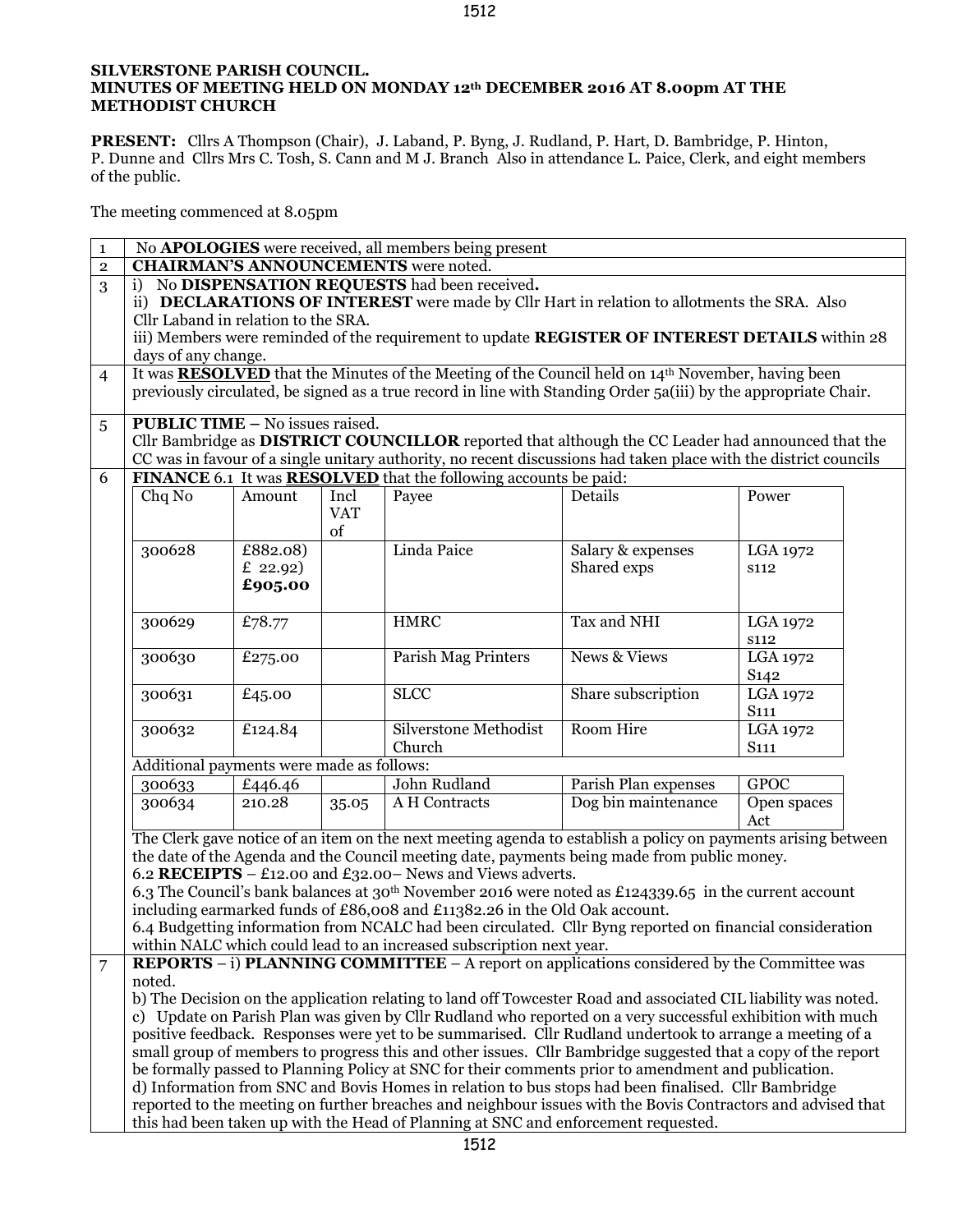e) It was reported that the MEPC planning application would be considered by the SNC Planning Committee on Thursday as also would the Church Street application. Clarification was given to members of the public present on the protocol at these meetings.

f) Information had been circulated following the meeting with the Agent and NCC in relation to the future of the two school sites. Questions were asked about possible alternative access particularly to the Infants School site. Cllr Mrs Tosh clarified the position on ownership of roads to both sites the applicant looking only at what might be feasible with the current accesses.

g) Having been proposed by the Chair, it was unanimously **RESOLVED** that no decision be made on a Neighbourhood Plan proposal until the February 2017 meeting by which time the planned public meeting on 17th January on the NHP process had been held with SNC Planning Policy Officers.

An update on SNC policy reviews was noted and the view expressed that the new Local Plan would cover all issues.

Members of the public were asked by the Clerk not to upload onto social media verbatim extracts from e mails sent under her name without the courtesy of prior advice.

ii) The report of the **FOOTPATHS OFFICER** was noted.

iii) **HIGHWAYS –** a) No further highways issues were raised.

b) Updates were given on previous reports.

c) It was noted that the 20mph application on Church Street had disappointingly again been refused.

d) Information on a Safe Speed presentation at Greens Norton had been circulated. It was **RESOLVED** that no action be taken unless Northants Police indicated it was prepared to be involved and act upon the information provided by Safe Speed.

d) Following consideration it was **RESOLVED** that the Council continue to buy out of the NCC Urban Mowing Scheme. Quotations for mowing for the coming year would be sought.

iv) **LIGHTS** – a) No faulty lights were reported.

b) There were no other lighting issues reported.

c) The light awaited for Murswell Lane was now in stock and may already have been installed.

v) **SRA –** a) Cllr Hart had been unable to attend the last meeting.

b) Cllr Byng reported back on the latest Leisure Enhancement Group meeting advising a costing of £2.25m being presented by the Architects. This information had been passed back to the SRA for further consideration. Investigations into the VAT position had shown that a complete rebuild would be the better financial option.

vi) **PLAY AREAS** - a) The safety surfacing works at Church Street had been completed and extended. There was currently an issue with moles and the SRA member present in the public was asked to address this. b) All was in order at Old Oak and some spare parts for the seat had been ordered. Concern was expressed by Cllr Mrs Tosh regarding comments via the website of rubbish which could easily have been disposed of by the complainant.

vii) **POCKET PARKS** – a) Consideration was given to the Council's Pocket Parks Events Policy and on proposition by Cllr Byng seconded by Cllr Bambridge and with voting 6 in favour and 5 abstentions it was **RESOLVED** no change be made at this time.

b) Brickle – Clean and tidy but some spasmodic arrangements for working parties which would be addressed by Cllrs Mrs Branch and brought back to the meeting.

c) Successful working party had trimmed around the pond and shrubs. Tree work had been completed that day and further work to a tree off Green Lane would be addressed in the New Year.

viii) **CIRCUIT –** Cllr Bambridge updated the meeting on both the recent MEPC and Parish Liaison meetings. Events Leaflet were due to be circulated to all residents.

ix) **OTHER REPORTS** a) The possibility of allotment land was ongoing.

b) The defibrillator had been delivered and arrangements made for its installation would be followed up. c) A meeting of the Finance Committee would be arranged prior to the next meeting to firm up proposals relating to a village maintenance person.

8 **CORRESPONDENCE** – 8.1 Tabled and general correspondence was noted. 8.2 Further consideration of the 2017 Best Village competition was given. Cllr Rudland agreed to liaise with a small working group of Cllrs Mrs Branch, Dunne, Hart and Bambridge and report back.